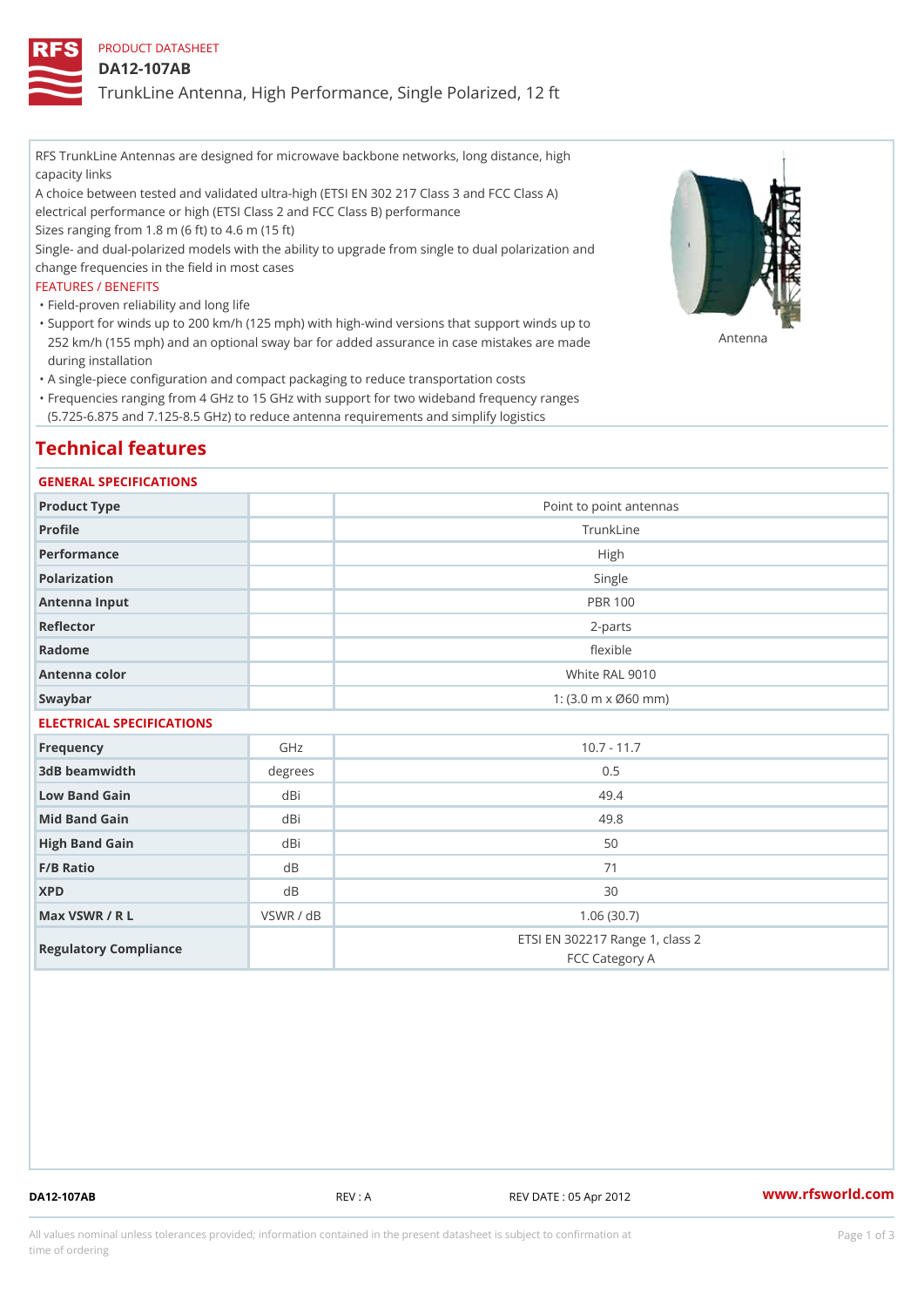# PRODUCT DATASHEET

## DA12-107AB

TrunkLine Antenna, High Performance, Single Polarized, 12 ft

| MECHANICAL SPECIFICATIONS<br>Diameter<br>ft $(m)$<br>12(3.7)<br>Elevation Adjustment<br>degrees<br>± 5<br>Azimuth Adjustment<br>degrees<br>± 5<br>Polarization Adjustment<br>degrees<br>± 5<br>Mounting Pipe Diameter<br>114(4.5)<br>$mm$ (in)<br>minimum<br>Mounting Pipe Diameter<br>$mm$ (in)<br>114(4.5)<br>maximum<br>Approximate Weight<br>kg (lb)<br>420 (924)<br>Survival Windspeed<br>$km/h$ (mph)<br>200 (125)<br>Operational Windspeed<br>$km/h$ (mph)<br>190 (118)<br><b>STRUCTURE</b><br>Radome Material<br>PVC coated fabric<br>FURTHER ACCESSORIES<br>optional Swaybar<br>1: SMA-SK-60-3000A (3.0 m x Ø60 mm)<br>SMA-WK-12: Wind Kit<br>Further Accessories<br>MOUNTOUTLINE<br>m m<br>$Dimension_A$<br>3800 (150)<br>(in)<br>m m<br>Dimension_B<br>1880()<br>(in)<br>m m<br>$Dimension_C$<br>670 (26.5)<br>(in |  |                                                   |  |  |
|-------------------------------------------------------------------------------------------------------------------------------------------------------------------------------------------------------------------------------------------------------------------------------------------------------------------------------------------------------------------------------------------------------------------------------------------------------------------------------------------------------------------------------------------------------------------------------------------------------------------------------------------------------------------------------------------------------------------------------------------------------------------------------------------------------------------------------|--|---------------------------------------------------|--|--|
|                                                                                                                                                                                                                                                                                                                                                                                                                                                                                                                                                                                                                                                                                                                                                                                                                               |  |                                                   |  |  |
|                                                                                                                                                                                                                                                                                                                                                                                                                                                                                                                                                                                                                                                                                                                                                                                                                               |  |                                                   |  |  |
|                                                                                                                                                                                                                                                                                                                                                                                                                                                                                                                                                                                                                                                                                                                                                                                                                               |  |                                                   |  |  |
|                                                                                                                                                                                                                                                                                                                                                                                                                                                                                                                                                                                                                                                                                                                                                                                                                               |  |                                                   |  |  |
|                                                                                                                                                                                                                                                                                                                                                                                                                                                                                                                                                                                                                                                                                                                                                                                                                               |  |                                                   |  |  |
|                                                                                                                                                                                                                                                                                                                                                                                                                                                                                                                                                                                                                                                                                                                                                                                                                               |  |                                                   |  |  |
|                                                                                                                                                                                                                                                                                                                                                                                                                                                                                                                                                                                                                                                                                                                                                                                                                               |  |                                                   |  |  |
|                                                                                                                                                                                                                                                                                                                                                                                                                                                                                                                                                                                                                                                                                                                                                                                                                               |  |                                                   |  |  |
|                                                                                                                                                                                                                                                                                                                                                                                                                                                                                                                                                                                                                                                                                                                                                                                                                               |  |                                                   |  |  |
|                                                                                                                                                                                                                                                                                                                                                                                                                                                                                                                                                                                                                                                                                                                                                                                                                               |  |                                                   |  |  |
|                                                                                                                                                                                                                                                                                                                                                                                                                                                                                                                                                                                                                                                                                                                                                                                                                               |  |                                                   |  |  |
|                                                                                                                                                                                                                                                                                                                                                                                                                                                                                                                                                                                                                                                                                                                                                                                                                               |  |                                                   |  |  |
|                                                                                                                                                                                                                                                                                                                                                                                                                                                                                                                                                                                                                                                                                                                                                                                                                               |  |                                                   |  |  |
|                                                                                                                                                                                                                                                                                                                                                                                                                                                                                                                                                                                                                                                                                                                                                                                                                               |  |                                                   |  |  |
|                                                                                                                                                                                                                                                                                                                                                                                                                                                                                                                                                                                                                                                                                                                                                                                                                               |  | SMA-SKO-UNIVERSAL-L : Universal sway bar fixation |  |  |
|                                                                                                                                                                                                                                                                                                                                                                                                                                                                                                                                                                                                                                                                                                                                                                                                                               |  |                                                   |  |  |
|                                                                                                                                                                                                                                                                                                                                                                                                                                                                                                                                                                                                                                                                                                                                                                                                                               |  |                                                   |  |  |
|                                                                                                                                                                                                                                                                                                                                                                                                                                                                                                                                                                                                                                                                                                                                                                                                                               |  |                                                   |  |  |
|                                                                                                                                                                                                                                                                                                                                                                                                                                                                                                                                                                                                                                                                                                                                                                                                                               |  |                                                   |  |  |
| $Dim_D - D -$<br>m m<br>190(7.5)<br>$114$ m m (4.5 _ ir ) $\sqrt{$ im $\cdot$ $\cdot$                                                                                                                                                                                                                                                                                                                                                                                                                                                                                                                                                                                                                                                                                                                                         |  |                                                   |  |  |

Dimension\_F m<sub>m</sub> (in) 1580 (62.5)

mm (in)

Dimension\_E

370 (14.57)

DA12-107AB REV : A REV DATE : 05 Apr 2012 [www.](https://www.rfsworld.com)rfsworld.com